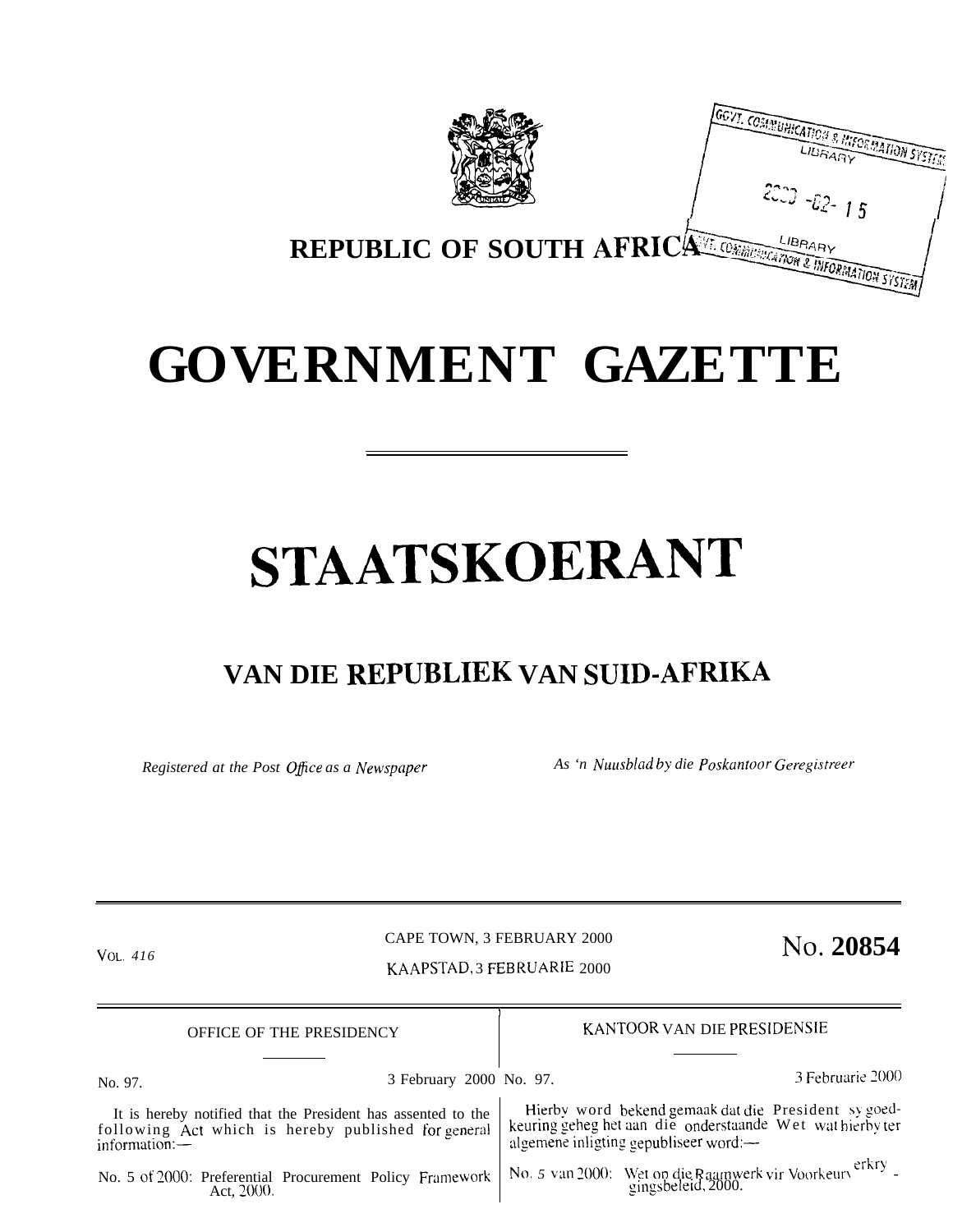Act No. 5,2000 PREFERENTIAL PROCUREMENT POLICY FRAMEWORK ACT

> *(English text signed by the President.) (Assented to 2 February 2000.)*

## **ACT**

**To give effect to section 217(3) of the Constitution by providing a framework for the implementation of the procurement policy contemplated in section 217(2) of the Constitution; and to provide for matters connected therewith.**

**B** E IT ENACTED by the Parliament of the Republic of South Africa, as follows:—

#### **Definitions**

- **1.** In this Act, unless the context indicates otherwise—
	- (i) "acceptable tender" means any tender which, in all respects, complies with the specifications and conditions of tender as set out in the tender document; (i) 5
	- (ii) "Minister" means the Minister of Finance; (iii)
	- (iii) "organ of state" means—
		- *(a)* a national or provincial department as defined in the Public Finance Management Act, 1999 (Act No. 1 of 1999); 10

15

*20*

25

- *(b)* a municipality as contemplated in the Constitution;
- *(c)* a constitutional institution defined in the Public Finance Management Act, 1999 (Act No. 1 of 1999);
- *(d)* Parliament;
- *(e)* a provincial legislature;
- *m* any other institution or category of institutions included in the definition of "organ of state" in section 239 of the Constitution and recognised by the Minister by notice in the *Governrnent Gazette as an institution or* category of institutions to which this Act applies; (iv)
- (iv) "preferential procurement policy" means a procurement policy contemplated in section 217(2) of the Constitution; (vi)
- (v) "prescribed" means prescribed by regulation made under section 5; (v)
- (vi) "this Act" includes any regulations made under section 5. (ii)

#### Framework for implementation of preferential procurement policy

**2. (1)** An organ of state must determine its preferential procurement policy and implement it within the following framework:

- *(a)* A Preference point system must be followed;
- (b) (i) for contracts with a Rand value above a prescribed amount a maximum of 10 points may be allocated for specific gods as contemplated in paragraph *(d)* provided that the lowest acceptable tender scores 90 points for price; *30*
	- (ii) for contracts with a Rand value equal to or below a prescribed amount a maximum of 20 points may be allocated for specific gods as contemplated in paragraph *(d)* provided that the lowest acceptable tender *35*scores 80 points for price;
- $(c)$  any other acceptable tenders which are higher in price must score fewer